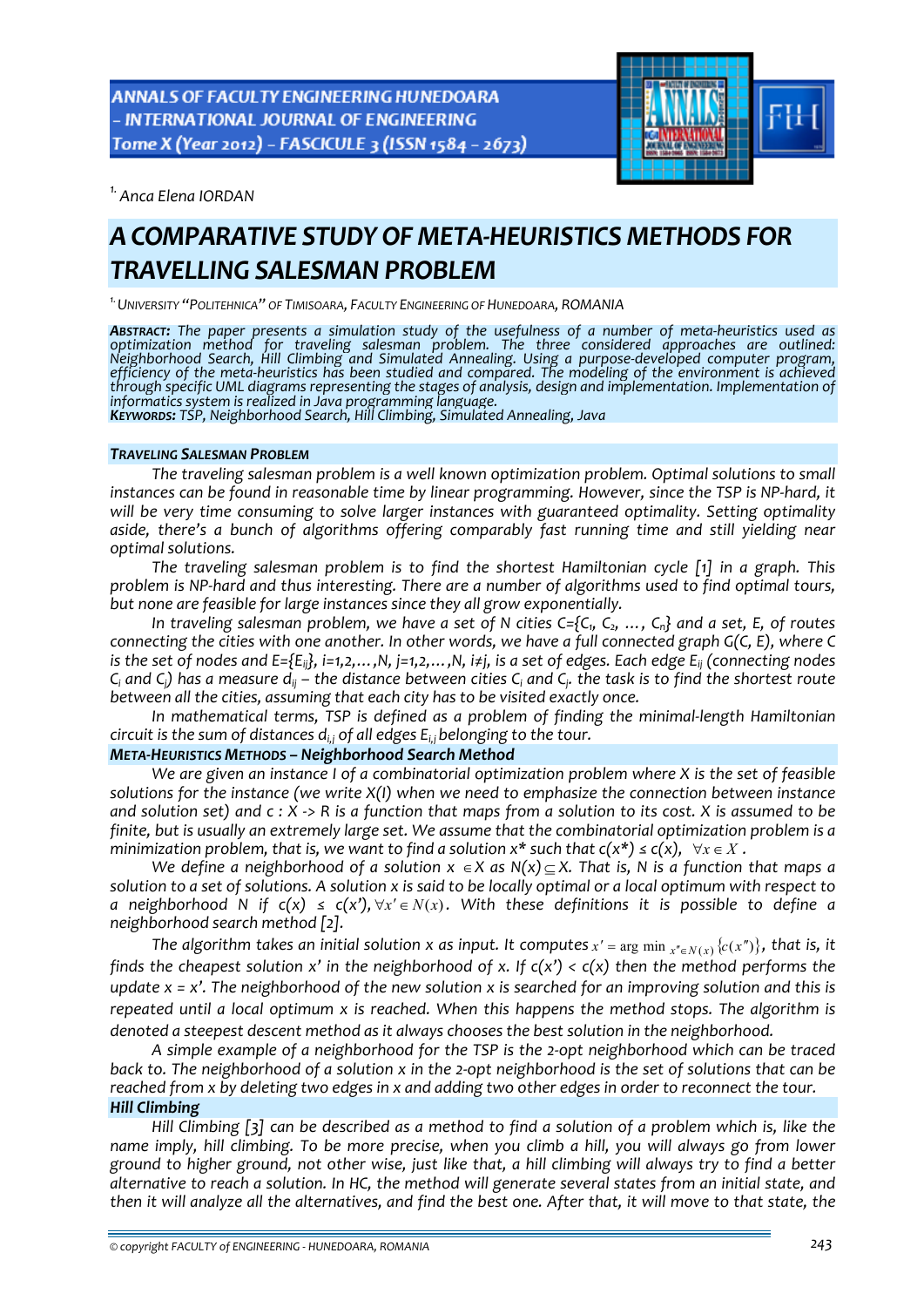same thing happen to that state, until either the solution is found or there're no better alternatives that *is generated (in this case, the current state is assumed as the solution).*

## *Simulated Annealing*

*A hill‐climbing algorithm that never makes "downhill" moves towards states with lower value (or higher cost) is guaranteed to be incomplete, because it can get stuck on a local maximum [4]. In* contrast, a purely random walk-that is, moving to a successor chosen uniformly at random from the set *of successors‐is complete, but extremely inefficient. Therefore, it seems reasonable to try to combine hill climbing with a random walk in some way that yields both Simulated Annealing efficiency and completeness. Simulated annealing is such a method.*

## *DEVELOPMENT STAGES OF THE INFORMATICS SYSTEM – System's analysis*

*In order to compare the obtained results for Neighborhood Search, Hill Climbing and Simulated Annealing methods, there was implemented an interactive Java application. For object orientated development of the application, unified modeling language will be used. To achieve UML diagrams was used the ArgoUML [5] software.*

*The analysis of an informatics system consists in drawing the use case and activity diagrams [6].* The informatics system will be described in a clear and concise manner by representation of the use*cases. Each case describes the interaction between the user and the system. The diagram defines the system's domain, allowing visualization of the size and scope of the whole developing process. This diagram includes:* 

*One actor ‐ the user who is external entity with which the didactic game interacts.*

*Nine use cases that describe the functionality of the interactive game.* 

 *Relationships between user and use cases (association relationships), and relationships between use cases (dependency and generalization relationships).*



*Figure 1. Use Cases Diagram*

## *System's designing*

*Conceptual modeling allows identifying the most important concepts for the interactive software. Class diagram [7] is represented in figure 2 in order to be observed the connection mode between the classes and the interfaces that are used and also the composition and aggregate relationships between instances.* 

*For memorizing the vertices of the graph has been implemented "Vertex" class. For memorizing the edges of the graph has been implemented "Edge" class. For memorizing a graph has been implemented "Graph" class. For memorizing a state configuration, there was implemented "TSPState" class which implements "State" interface. For memorizing a node of search tree, there was implemented "TSPNode" class which realizes "Node" interface and for memorizing an expanded node together with its successors, there was implemented "TSPExpandedNode" class which realizes "ExpandedNode" interface.*

*Hill Climbing method is implemented by using "TSPHillClimbing" class which inherit from abstract class "TSPMetaheuirstic". Neighborhood Search method is implemented by using "TSPNeighborhoodSearchMethod" class which inherit from abstract class "TSPMetaheuirstic".*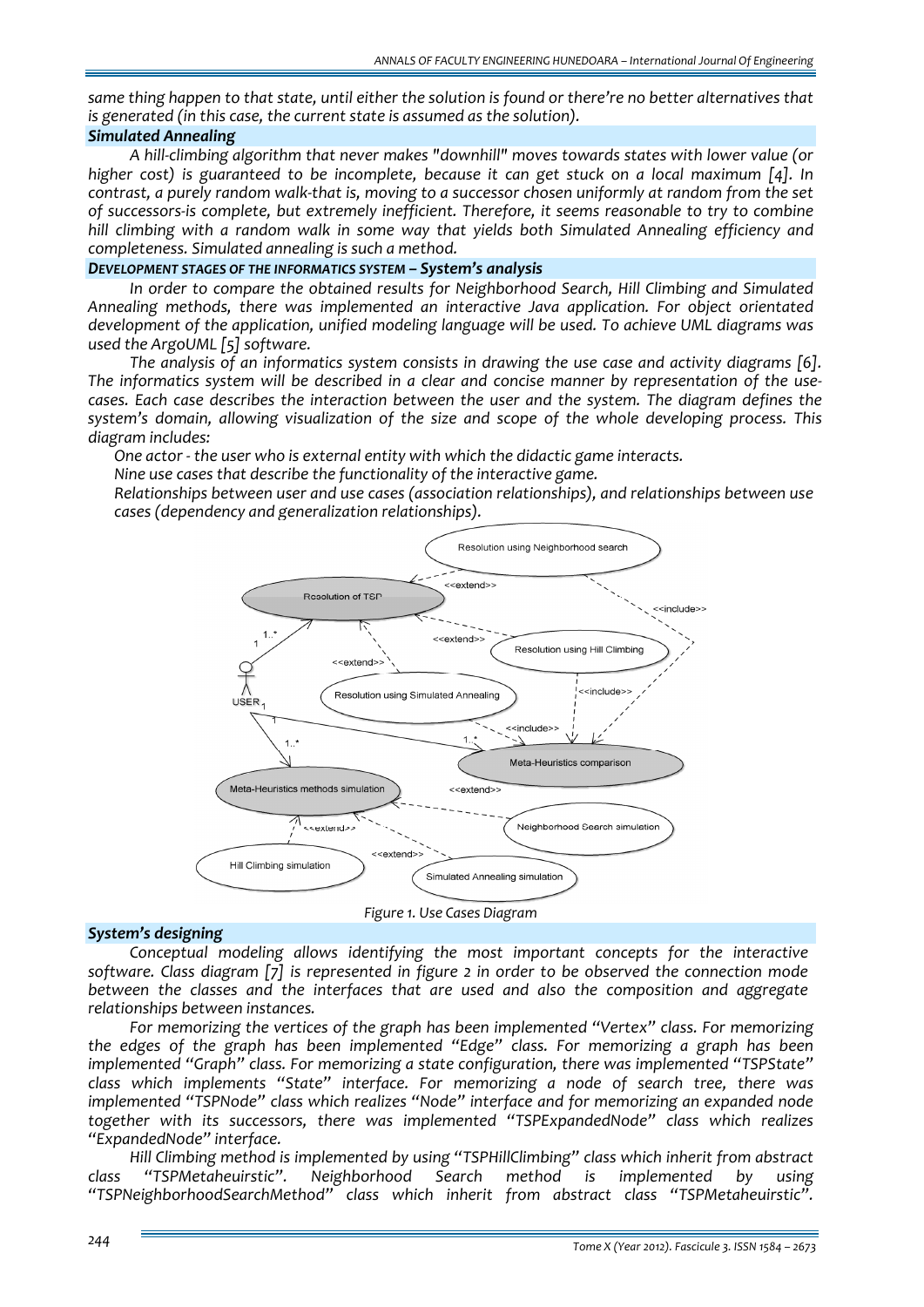*Simulated Annealing method is implemented by using "TSPSimulatedAnnealing" class which inherits from abstract class "TSPMetaheuirstic". For realizing the window that will compose the graphical interface of the application and for simulation of Neighborhood Search, Hill Climbing and Simulated Annealing methods, there were implemented the "TSP" class.*

#### *USER INTERFACE*

*The informatics system is accomplished using the Java programming language [8]. The application can easily convert in a Java applet.*



*Figure 2. Class Diagram* 

*Starting from specified requisites in uses cases diagram (figure 1) it was designed graphical user interface of the informatics system. The main page of the application contains buttons for selecting the following options: Neighborhood Search simulation (figure 3), Hill Climbing simulation and Simulated Annealing simulation.*